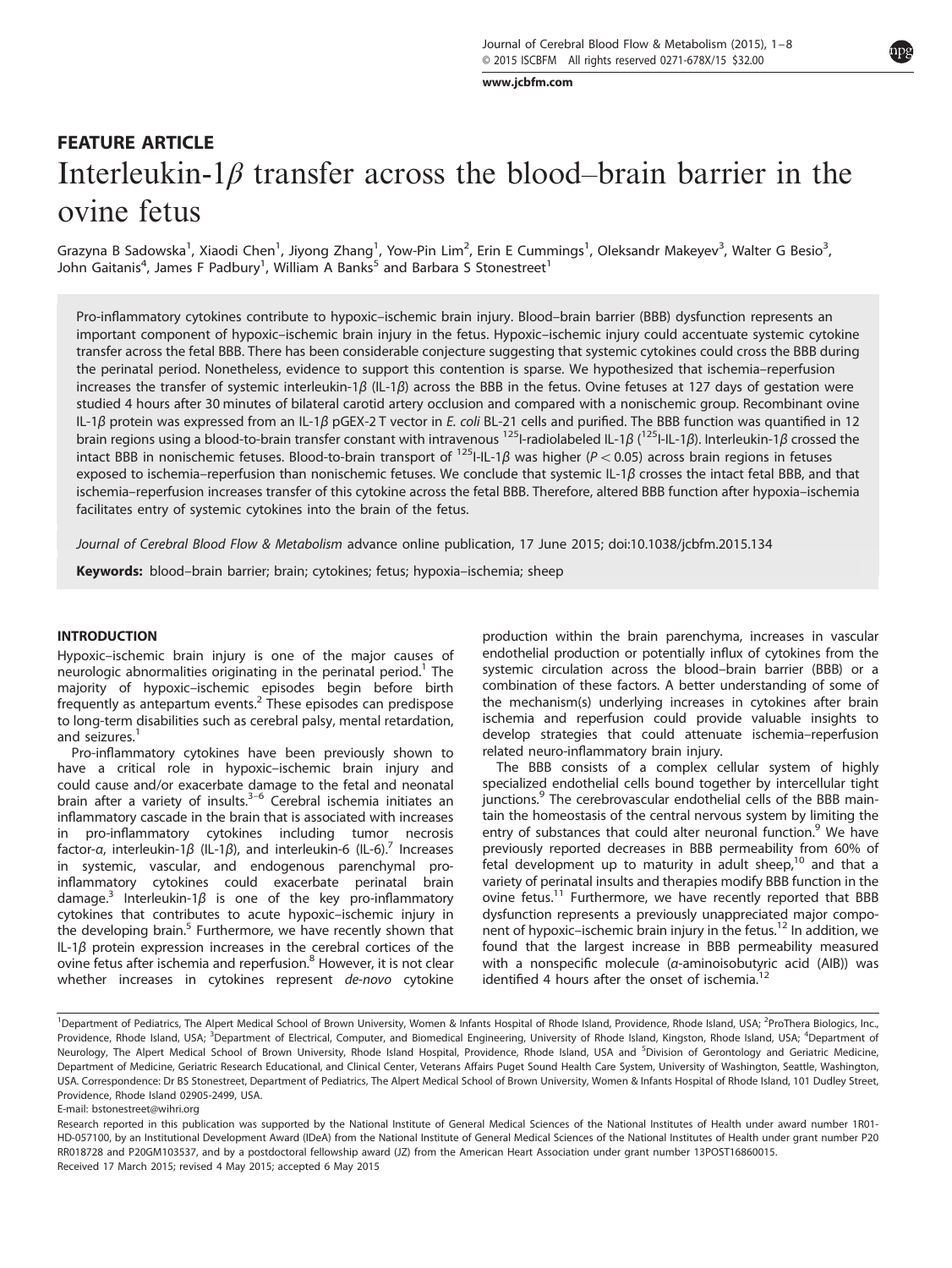The previous work in adult rodents has suggested that proinflammatory cytokines can cross the BBB by saturable transport systems.<sup>13-[16](#page-6-0)</sup> We [have](#page-6-0) recently generated and further purified ovine IL-1β protein,<sup>17–19</sup> and shown that this ovine IL-1β protein can cross the adult mouse BBB by a saturable transport mechanism.<sup>16</sup> Moreover, we have also reported that the proinflammatory cytokine IL-1 $\beta$  contributes to BBB dysfunction after ischemic injury in the fetus.<sup>[19](#page-6-0)</sup>

Pro-inflammatory cytokines produced in the systemic circulation have been postulated to cross the BBB in the fetus and neonate[.4](#page-6-0) It has long been suggested that pro-inflammatory cytokines could gain access to the fetal brain after being produced during maternal intrauterine infection or inflammation.<sup>[4](#page-6-0)</sup> In order for systemically produced inflammatory substances to reach the fetal brain, they would need to cross the fetal BBB or alternatively alter its permeability.<sup>4</sup> Although there is a plethora of clinical evidence in support of the contention that pro-inflammatory cytokines could penetrate the immature BBB, there is a paucity of experimental evidence to show that systemic cytokines actually can cross the fetal BBB.<sup>[20](#page-7-0)-22</sup>

In the current study, we used the translational preclinical fetal sheep model of ischemia and reperfusion<sup>[23](#page-7-0)</sup> along with radiolabeled IL-1 $\beta$  to quantify the influx of this pro-inflammatory cytokine across the BBB in the fetus. The development of the sheep brain has similarities to the human fetal and premature brain with reference to completion of neurogenesis, white-matter develop-<br>ment, and onset of cerebral sulcation.<sup>[23,24](#page-7-0)</sup> In addition, the maturation of ovine brain at 127 days of gestation has similarities<br>to those of the near term human infant.<sup>23,[24](#page-7-0)</sup> Moreover, procedures such as systemic intravenous infusions of radiolabeled IL-1β and quantitative kinetic studies of the fetal BBB are not readily achievable in fetuses and neonates of small animals such as rodents. Given the above considerations, we tested the hypothesis that systemic IL-1 $\beta$  crosses the intact BBB and that ischemia increases the transfer of IL-1 $\beta$  across the BBB in the ovine fetus.

## MATERIALS AND METHODS

2

The current study was conducted after approval of the Institutional Animal Care and Use Committees of The Alpert Medical School of Brown University and Women & Infants Hospital of Rhode Island, and in accordance with the National Institutes of Health Guidelines for the use of experimental animals, and the Animal Research: Reporting of In Vivo Experiments (ARRIVE) Guidelines.

Animal Preparation, Study Groups, and Experimental Study Design Surgery was performed on 12 mixed breed ewes at 116 to 121 days of gestation. As previously described in detail,<sup>12,[23](#page-7-0)</sup> catheters were placed into a brachial vein for isotope administration and the thoracic aorta for blood sampling, heart rate, and blood pressure monitoring in the fetuses. An amniotic fluid catheter was placed for pressure monitoring as a referent for fetal arterial pressures.

After exposure of the fetal carotid arteries, the lingual arteries and vertebral-occipital anastomoses were ligated to restrict noncerebral and vertebral blood flow.<sup>[23](#page-7-0)</sup> Two inflatable vascular occluders (3 mm, In Vivo Metric, Healdsburg, CA, USA) were placed around each carotid artery along with ultrasonic flow probes (Transonic Systems Inc., Ithaca, NY, USA).<sup>[12](#page-6-0)</sup> To measure the electrocorticogram (ECoG) of the fetus, two pairs of screws (Small Parts, Inc., Miami Lakes, FL, USA) were placed onto the dura with a<br>reference electrode sewn to the scalp<sup>23</sup> and connected with insulated wires (Alpha Wire Co., Elizabeth, NJ, USA) to a recorder (ADInstruments, Colorado Springs, CO, USA). A femoral artery catheter was also placed in the ewes.

After recovery from surgery at 125 to 128 days of gestation, the sheep was randomly assigned to a nonischemic sham control group ( $n = 6$ ) or ischemic group ( $n = 6$ ) in which the fetal carotid arteries were occluded for 30 minutes followed by 4 hours of reperfusion. We selected the 4-h period of reperfusion because we have previously shown that the largest increase in permeability measured with a non-specific small inert neutral hydrophilic amino acid (AIB) occurred 4 hours after ischemia.<sup>[12](#page-6-0)</sup> Full-term gestation of the sheep used in our study is 148 to 150 days. Consequently, the ovine fetuses in this study were at approximately 85% of the full-term sheep gestation.

After baseline measurements of pH, blood gases, plasma lactate concentrations, heart rates, arterial blood pressures, carotid arterial blood flow, and ECoG recordings, ischemia was induced by inflating the carotid occluders for 30 minutes in the ischemic group.[12](#page-6-0) After 30 minutes, the occluders were deflated and reperfusion continued for 4 hours. In the sham control nonischemic group, the occluders were not inflated. Measurements of pH, blood gases, plasma lactic acid concentrations, heart rate, arterial blood pressures, carotid arterial blood flow, and ECoG recordings were also obtained at 15 minutes, 1, 2, and 4 hours after the termination of ischemia.

#### Analytic Methods

Interleukin-1β protein production. As we have previously described,<sup>[18](#page-6-0)</sup> we generated and purified recombinant ovine IL-1β protein encoded by pGEX-2 T vectors (Commonwealth Scientific and Industrial Research Organization (CSIRO) Industries, Clayton, South Victoria, Australia) in E. coli BL-21 cells based on methods by Frangioni and Neel<sup>25</sup> with some additional modifications. The IL-1 $\beta$  protein was further purified on DEAE-CIM (Diethylaminoethyl-Convective Interaction Media) anion-exchange monolithic resins (BIASeparations, Villach, Pöttelsdorf, Austria). Most of the contaminants remained tightly bound to the DEAE column, whereas the IL-1 $\beta$  proteins were collected from the unbound fraction. An additional separation of the high molecular weight contaminants was performed on a TSKgel G3000SW size exclusion chromatographic column (Tosoh Bioscience, King of Prussia, PA, USA).

The reactivity of IL-1 $\beta$  protein was confirmed by western immunoblot by probing polyvinylidene diflouride membranes (0.2 micron, Bio-Rad Laboratories, Hercules, CA, USA) membranes with primary rabbit polyclonal anti-IL-β antibody (Lifespan Biosciences, Seattle, WA, USA) at a dilution of 1:5,000 and goat anti-rabbit (Alpha Diagnostic, San Antonio, TX, USA) horseradish peroxidase-conjugated secondary antibody at a dilution of 1:10,000. Figure 1 illustrates a western immunoblot of the IL-1 $\beta$  protein before and after the size-exclusion chromatographic purification procedures. As we have previously reported, the IL-1β protein contained a 37 kDa protein band<sup>18</sup> but this contaminant protein was successfully removed after the additional size-exclusion chromatography procedure. After the final purification, there was a single 17-kDa protein band suggesting a high degree of purity. We confirmed that after these two chromatographic procedures the purity of the IL-1 $\beta$  proteins was greater than 95%.

Radiolabeling of the interleukin-1β ovine protein. On the day of the study, the pure IL-1*β* protein was radioactively labeled with iodine-125 ( $^{125}$ I-IL-1*β*) using the chloramine-T method as previously described.<sup>[26](#page-7-0)</sup> One  $\mu$ Ci of <sup>125</sup>l-, 5 μg of IL-1β protein, and 10 μL of 1 mg/mL chloramine-T (Sigma-Aldrich, St Louis, MO, USA) were combined and vigorously mixed. After 60 seconds, the reaction was stopped with 10  $\mu$ L of 10 mg/mL sodium metabisulfite (Sigma, St Louis, MO, USA). The iodinated protein was separated from the free iodine on a PD-10 desalting column (GE Healthcare, Newark, NJ, USA). An acid precipitation assay as previously described<sup>26,27</sup> was used to calculate the percent of the  $^{125}$ I-radiolabel that was tightly bound to the purified ovine IL-1β protein. Ten microliters of the iodinated IL-1β protein





Figure 1. Western immunoblot showing the interleukin-1 $\beta$  (IL-1 $\beta$ ) ovine protein before and after the additional purification by sizeexclusion chromatographic column described in Materials and methods.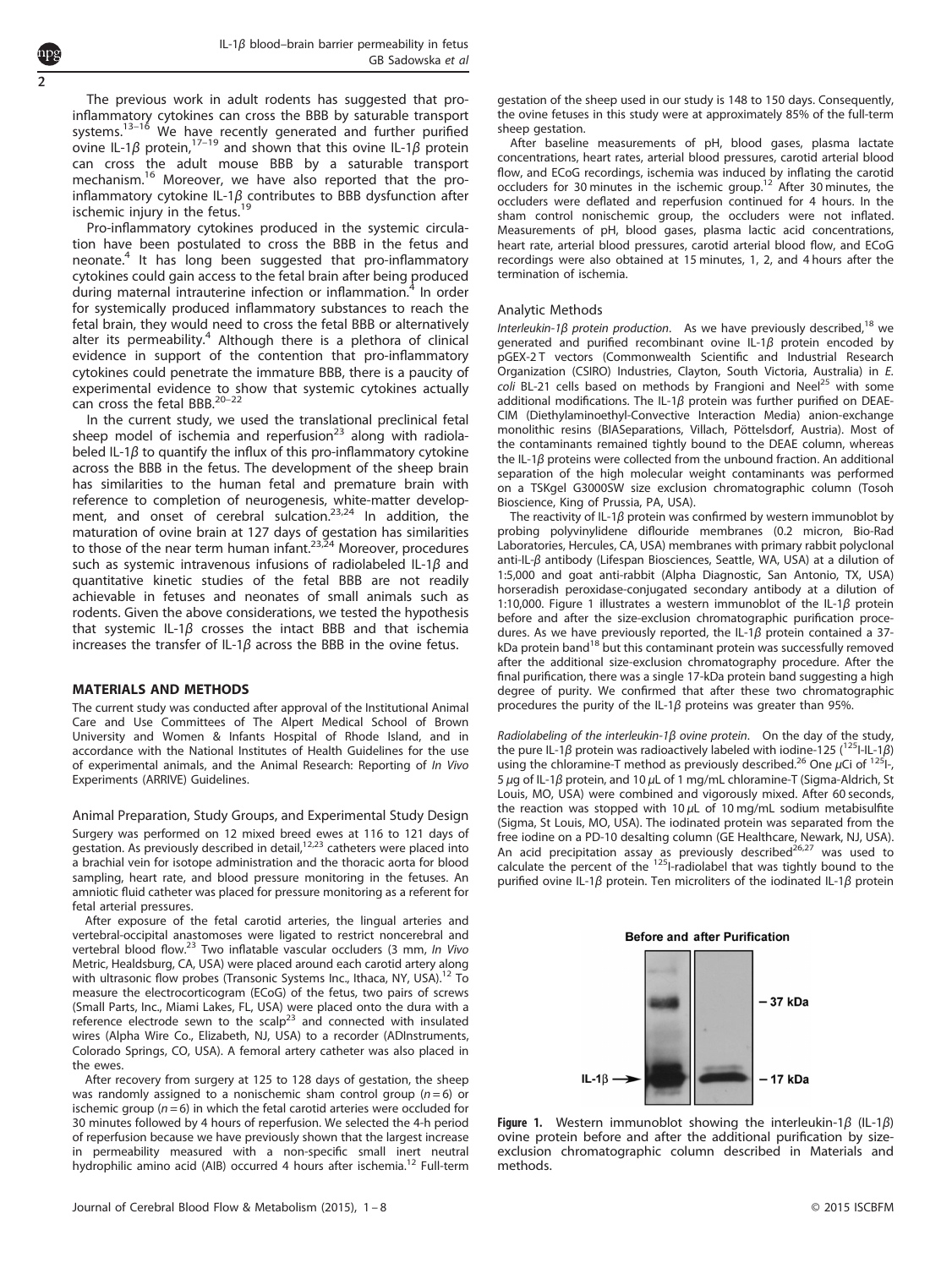was added to 500  $\mu$ L of 1% bovine serum albumin (Sigma-Aldrich) in lactated Ringer's solution (Sigma-Aldrich) in a glass tube, and then 500 μL of 30% trichloroacetic acid (Sigma-Aldrich) was added. The above constituents were mixed and then centrifuged. The resulting supernatant and pellet were separated and counted individually in a gamma counter (Wallac Wizard 1470–010 Gamma Counter, Long Island Scientific Service Corp., Port Jefferson, NY, USA). The efficiency of iodine-125 radioactive labeling of IL-1β protein was calculated as the percent of the labeled iodinated IL-1β protein contained in the acid precipitated protein pellet and was calculated according to the following equation: Efficiency of radioactive labeling (percent acid precipitation) = Pellet CPM/(Pellet CPM +Supernatant CPM) × 100. The radioactive labeling efficiency, e.g., percent of acid precipitation, exceeded 97% in both the sham control and ischemia groups.

Blood-to-brain transfer constant (K<sub>i</sub>) measured with <sup>125</sup>I-labeled interleukin-1β ovine protein. After 4 hours of reperfusion, the blood-to-brain transfer<br>constant was measured with the <sup>125</sup>I-labeled IL-1β ovine protein as we have previously described for  $a-[14C]$ -aminoisobutyric acid with a few modifications.<sup>10,[12](#page-6-0)</sup> In all, 150 to 200  $\mu$ Ci of <sup>125</sup>I-IL-1 $\beta$  was rapidly injected intravenously and the arterial plasma isotope concentrations obtained at fixed times sequentially before and after the 125I-IL-1β injection until 20 minutes of study as shown in Figure 2. Iodination of IL-1β by the method described above results in biologic activity for IL-1β of 80%.[28](#page-7-0) Therefore, the tracer <sup>125</sup>I-IL-1 $\beta$  can be metabolized or degraded in tissues. Consequently, we measured the blood-to-brain transfer constants over 20 minutes in the current study to achieve a balance between limiting the amount of biodegradation of the IL-1 $\beta$  protein and capturing the entire area under the curve for the integral equation. Figure 2 illustrates a representative study showing the arterial plasma counts in dpm/μL plotted against study time in minutes.

At the end of the studies, the ewe and the fetus were killed with phenobarbital (100 to 200 mg/kg). The brain was quickly removed, and the fetus and brain weighed. The brain was dissected into the following regions: cerebral cortex, white matter, caudate nucleus, hippocampus, cerebellum, thalamus, superior colliculus, inferior colliculus, pons, medulla, spinal cord, and pituitary gland.

Tissue and plasma samples for the  $K_i$  measurements were processed as previously described in detail.<sup>[10,12](#page-6-0)</sup> Brain vascular volume was determined .<br>by giving technetium-99<sup>m</sup> (<sup>99m</sup>Tc) radioactively labeled red blood cells to the fetus 2 minutes before the termination of the studies as we have described and as shown in Figure 2 by the square.<sup>12</sup> Knowledge of the plasma concentration profile and tracer concentration in the brain parenchyma permits accurate calculation of the blood-to-brain transfer constant:

$$
\textit{K}_{i}(\mu L / g \; \textit{Brain/min}) \; \textit{given by:} \; \textit{K}_{i} \!=\! \textit{A}_{br}/\int_{0}^{t} c_{p}(T) dT
$$

where  $A<sub>br</sub>$  is the amount of tracer that crossed the BBB from blood to brain during the tracer study (dpm/g), and  $c_p$  is the tracer concentration in plasma (dpm/ $\mu$ L) at the time t (minutes).  $A_{\rm br}$  is obtained by correcting the total amount of isotope measured in the tissue  $A_m$  (dpm/g) for the residual



**Figure 2.** Representative fetal arterial plasma radioactivity profile of  $^{125}$ I-radiolabeled IL-1β (<sup>125</sup>I-IL-1β) in dpm/μL plotted against study time in minutes. <sup>99m'</sup>Tc-red blood cell (RBC) is shown by the black square. <sup>125</sup>I-IL-1 $\beta$  was given intravenously to the fetus at study time zero. IL-1β, interleukin-1β.



part remaining in the brain vasculature space, which is measured by <sup>99m</sup>Tclabeled red blood cells. Thus,  $A_{\rm br} = A_{\rm m} - V_{\rm p}c_{\rm p}$ , where  $V_{\rm p}$  is the blood volume of brain tissue ( $\mu$ L/g) and  $c_p$  is the concentration of tracer in the terminal plasma sample (dpm/g).  $V_p = A_m^{\dagger}/c_p^{\dagger}$ , where  $A_m^{\dagger}$  and  $c_p^{\dagger}$  have the same definitions as  $A_m$  and  $c_p$  above except that they apply to the <sup>99m</sup>Tc-labeled red blood cells.<sup>[10,12](#page-6-0)</sup>

Physiologic determinations. As previously described, $^{12}$  $^{12}$  $^{12}$  fetal pH, arterial blood gases, heart rate, arterial blood pressure (MABP) hematocrit, and lactate values were measured at baseline, and sequentially after the end of ischemia. Electrocorticogram and carotid arterial blood flow were obtained at baseline, and during and after ischemia. Hematocrit was measured by the microhematocrit method and plasma lactate on a glucose/lactate analyzer (YSI 2300, STAT, Yellow Springs, OH, USA). Carotid arterial blood flow was measured by flow probes (Transonic System Inc) connected to a PowerLab Data Acquisition System to confirm that blood flow approached zero during carotid occlusion. Carotid arterial blood flow was calculated as a sum of left and right carotid arterial blood flow averaged over 5 minutes at each measurement time.

Electrocorticogram processing. As previously described, $12$  the ECoG was recorded on a PowerLab Data Acquisition System (ADInstruments). The ECoG files were visually inspected by a board certified epileptologist (JG), who was not aware of the group designation. The recorded ECoG signals were digitized (16 bits, 1,000 Hz) and the signal processing was performed with MATLAB (Mathworks, Natick, MA, USA). The average duration of the ECoG segments for different study periods was 15 minutes and it did not differ between the two groups.<sup>[12](#page-6-0)</sup> The grand average power spectral densities (PSDs) were used to determine the frequency ranges with the largest differences among the study periods with a discriminatory<br>frequency band of 10 to 100 Hz found to be optimal for the analysis.<sup>[12](#page-6-0)</sup> The power was calculated for 10- second ECoG segments from 10 to 100 Hz. A 10-sececond window was selected for accurate power analysis estimates and to eliminate potential artifacts. A fifth order Butterworth band pass filter of 10 to 100 Hz and a 60 Hz notch filter were applied to each window. The window mean was subtracted and variance of the de-meaned windows used as the window power as the power of a sample<br>with a zero mean is equal to the sample variance.<sup>[29](#page-7-0)</sup> The power of each segment was calculated as an average power for the windows within the segment that did not contain artifactual discontinuities. The power of the segments was normalized to a zero mean and unit standard deviation for each fetus to account for offset power differences among the fetuses. The baseline power for each group was subtracted from the power for the rest of the segments before analysis.

#### Statistical Analysis

Electrocorticogram results are expressed as median  $\pm$  standard error of the mean (s.e.m.) because the ECoG values in the ischemic group were not normally distributed. The Mann–Whitney U-test was used to compare the ECoG recordings from the ischemia study period to the normalized baseline ECoG values. All other results are expressed as mean ± s.e.m. Twoway repeated measures analysis of variance (ANOVA) was used to compare physiologic, biochemical, carotid blood flow, and regional BBB permeability between ischemic and nonischemic fetal groups. If a significant difference ( $P < 0.05$ ) was found by ANOVA, then the two groups were further compared by the Fischer least-significant difference test. The two group Student's T-test was also used to compare mean values from the sham control and ischemic groups. A value of  $P < 0.05$  was considered as statistically significant.

#### RESULTS

The gestational age (127 $\pm$ 1 and 127 $\pm$ 1 days), brain weights  $(41.3 \pm 3.3 \text{ and } 37.8 \pm 3.3 \text{ q})$ , and body weights  $(3.1 \pm 0.6 \text{ and } 1.3 \pm 3.3 \text{ q})$  $2.9 \pm 0.5$  kg) of the sham control and ischemic group did not differ. All fetuses were from singleton pregnancies except for one twin pregnancy in the ischemic group.

The baseline pH, blood gas, heart rate, and mean arterial blood pressure values of the fetal sheep were within the physiologic range for our laboratory and did not differ between the sham control and ischemic study groups. Fetal arterial pH,  $PO<sub>2</sub>$  and  $PCO<sub>2</sub>$ , heart rate, MABP, lactate, and hematocrit values during the study are summarized in [Table 1.](#page-3-0)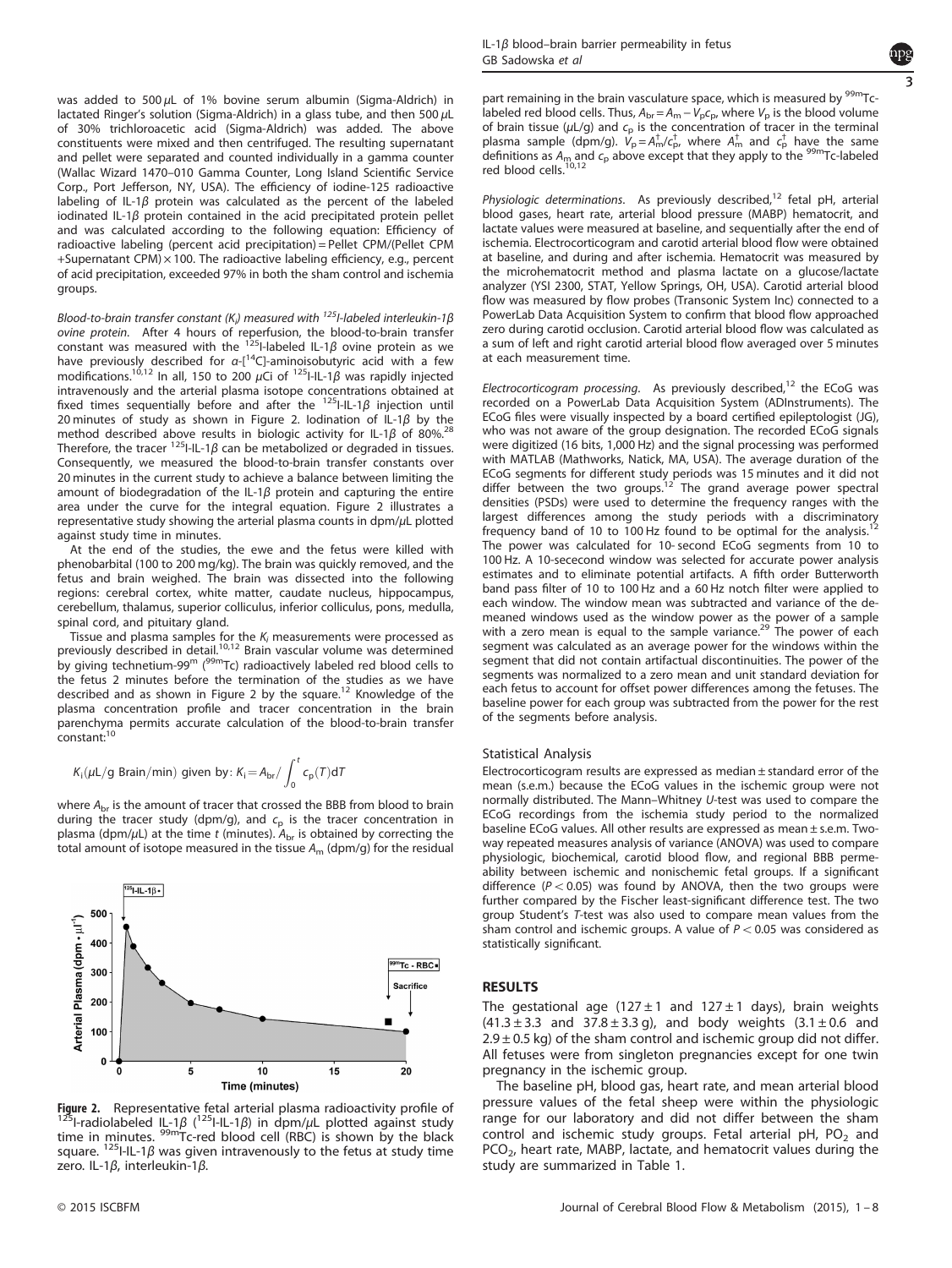<span id="page-3-0"></span>

| Group                             | <b>Baseline</b> | 0.25            | $\mathcal{I}$   | $\overline{2}$  | $\overline{4}$  | 4.25            |
|-----------------------------------|-----------------|-----------------|-----------------|-----------------|-----------------|-----------------|
| pH                                |                 |                 |                 |                 |                 |                 |
| Sham control                      | $7.35 \pm 0.01$ | $7.34 \pm 0.01$ | $7.33 \pm 0.01$ | $7.32 \pm 0.01$ | $7.32 \pm 0.01$ | $7.32 \pm 0.01$ |
| Ischemic                          | $7.34 \pm 0.01$ | $7.33 \pm 0.01$ | $7.31 \pm 0.01$ | $7.31 \pm 0.01$ | $7.31 \pm 0.01$ | $7.31 \pm 0.01$ |
| Arterial $PO2$ (mm Hg)            |                 |                 |                 |                 |                 |                 |
| Sham control                      | $21 \pm 1$      | $22 \pm 1$      | $21 \pm 1$      | $21 \pm 1$      | $20 \pm 1$      | $19 + 1$        |
| Ischemic                          | $20 + 1$        | $21 \pm 1$      | $21 \pm 1$      | $21 \pm 1$      | $20 \pm 2$      | $21 \pm 1$      |
| Arterial PCO <sub>2</sub> (mm Hq) |                 |                 |                 |                 |                 |                 |
| Sham control                      | $50 + 2$        | $50 + 1$        | $50 + 2$        | $53 + 1$        | $54 + 2$        | $54 + 2$        |
| Ischemic                          | $50 + 1$        | $51 + 1$        | $50 + 2$        | $50 + 2$        | $53 + 2$        | $53 + 2$        |
| Arterial base excess (mEq/L)      |                 |                 |                 |                 |                 |                 |
| Sham control                      | $0.9 + 1$       | $0.2 + 1$       | $-0.2 \pm 1$    | $0.1 \pm 1$     | $0.7 \pm 1$     | $0.2 + 1$       |
| Ischemic                          | $0.1 \pm 1$     | $-0.3 \pm 1$    | $-1.7 \pm 1$    | $-1.8 \pm 1$    | $-0.7 \pm 1$    | $-0.8 \pm 1$    |
| Heart rate (beats/min)            |                 |                 |                 |                 |                 |                 |
| Sham control                      | $178 \pm 4$     | $169 + 5$       | $163 \pm 6$     | $170 \pm 5$     | $173 \pm 13$    | $189 + 12$      |
| $I/R-4$                           | $177 + 6$       | $163 + 7$       | $170 + 5$       | $166 + 7$       | $171 + 9$       | $183 + 7$       |
| MABP (mm Hq)                      |                 |                 |                 |                 |                 |                 |
| Sham control                      | $46 + 2$        | $47 + 1$        | $45 + 1$        | $46 + 2$        | $40 \pm 5$      | $50 \pm 5$      |
| $I/R-4$                           | $45 + 2$        | $42 + 2$        | $42 + 1$        | $45 + 3$        | $37 + 2$        | $45 + 3$        |
| Hematocrit (%)                    |                 |                 |                 |                 |                 |                 |
| Sham control                      | $28 \pm 2$      | <b>ND</b>       | <b>ND</b>       | <b>ND</b>       | $29 + 2$        | $29 + 1$        |
| $I/R-4$                           | $33 + 1$        | <b>ND</b>       | <b>ND</b>       | <b>ND</b>       | $32 + 1$        | $33 \pm 2$      |
| Lactate (mg/dL)                   |                 |                 |                 |                 |                 |                 |
| Sham control                      | $14 \pm 1$      | <b>ND</b>       | <b>ND</b>       | <b>ND</b>       | $18 \pm 3$      | $19 + 3$        |
| $I/R-4$                           | $14 \pm 1$      | <b>ND</b>       | <b>ND</b>       | <b>ND</b>       | $15 + 2$        | $15 \pm 2$      |

MABP, mean arterial blood pressure; ND, not determined. Values are mean  $\pm$  standard error (mean  $\pm$  s.e.m.); sham control fetuses  $n=6$ , ischemic fetuses  $n=6$ arterial PO<sub>2</sub> and PCO<sub>2</sub> are oxygen and carbon dioxide pressures, respectively.

## Electrocorticogram and Carotid Arterial Blood Flow

The ECoG and carotid arterial blood flow values were measured to ascertain that the ischemic exposure was adequate in the ischemic group.<sup>[12](#page-6-0)</sup> Thirty minutes of bilateral carotid artery occlusion resulted in a significant attenuation ( $P < 0.01$ ) of the grand average power spectral density (PSD-ECoG) signals compared with the baseline values, whereas the values did not differ  $(P = 0.38)$  from baseline in the sham control group ([Figure 3A\)](#page-4-0). Visual inspection of the ECoG signals (JG) showed that attenuation in the ischemic group was greater than 50% of the baseline amplitude during ischemia, whereas the sham control fetuses did not exhibit attenuation in amplitude during sham control treatment (data not shown). After ischemia, the ECoG values returned to the baseline range and did not differ between ischemic and sham control groups [\(Figure 3A\)](#page-4-0). Carotid artery occlusion resulted in immediate reductions ( $P < 0.01$ ) in the carotid arterial blood flow values, which approached zero within seconds after the onset of ischemia and remained in this range for the 30-minute duration of occlusion ([Figure 3B](#page-4-0)). After the termination of occlusion, the carotid arterial blood flow values did not differ from the baseline values. Carotid blood flow remained similar to the baseline values in the sham control group.

# Blood-Brain Barrier Permeability (K<sub>i</sub>) Measurements

The  $K_i$  values showed that the iodinated IL-1 $\beta$  protein crossed the BBB in the nonischemic sham control fetal sheep ([Figure 4](#page-5-0)). The  $K_i$ values measured with the iodinated IL-1 $\beta$  protein were significantly higher ( $P < 0.03$ ) across the brain regions of the ischemic compared with the sham control fetal sheep. The  $K_i$  values measured with the iodinated IL-1 $\beta$  protein exhibited significant regional heterogeneity within the fetuses in the sham control  $(P < 0.01)$  and ischemic (P < 0.01) groups. Moreover, the magnitude of the ischemia-related increases in the  $K_i$  values was not uniform across the brain regions, suggesting that there was a significant regional heterogeneity in the response to ischemia– reperfusion among the different brain regions.

As we have previously reported, the pituitary gland is an intracranial structure that does not have an effective BBB.<sup>[10](#page-6-0)</sup> The  $K_i$ values of the pituitary gland measured with the iodinated IL-1 $\beta$ protein were substantially higher compared with those of the other brain regions (15.75  $\pm$  5.6 and 42.34  $\pm$  7.29  $\mu$ L/g Brain/min in the sham control and ischemic groups, respectively). The substantially higher  $K_i$  values in the pituitary gland compared with the other brain regions further confirm the validity of the  $K_i$ values measured with iodinated IL-1 $\beta$  protein in the brain regions that are known to possess tight BBB properties. The  $K_i$  values of the pituitary gland were also higher in the group exposed to ischemia–reperfusion than in the sham control group ( $P < 0.05$ ) suggesting that even though the pituitary gland does not possess a tight BBB, the permeability measured with IL-1 $\beta$  protein increases after ischemic–reperfusion injury.

# **DISCUSSION**

The BBB is increasingly recognized to have a critical role in a variety of central nervous system disorders in the adult particularly as related to neurodegenerative diseases.<sup>[30](#page-7-0)</sup> However, there is less information regarding the importance of abnormalities in blood– brain function related to disorders in perinatal medicine. We have previously shown that several perinatal conditions along with maternal and neonatal therapies can modify BBB function in the fetal and neonatal brain.<sup>11,12,[19](#page-6-0)</sup> In addition, maternal exposure to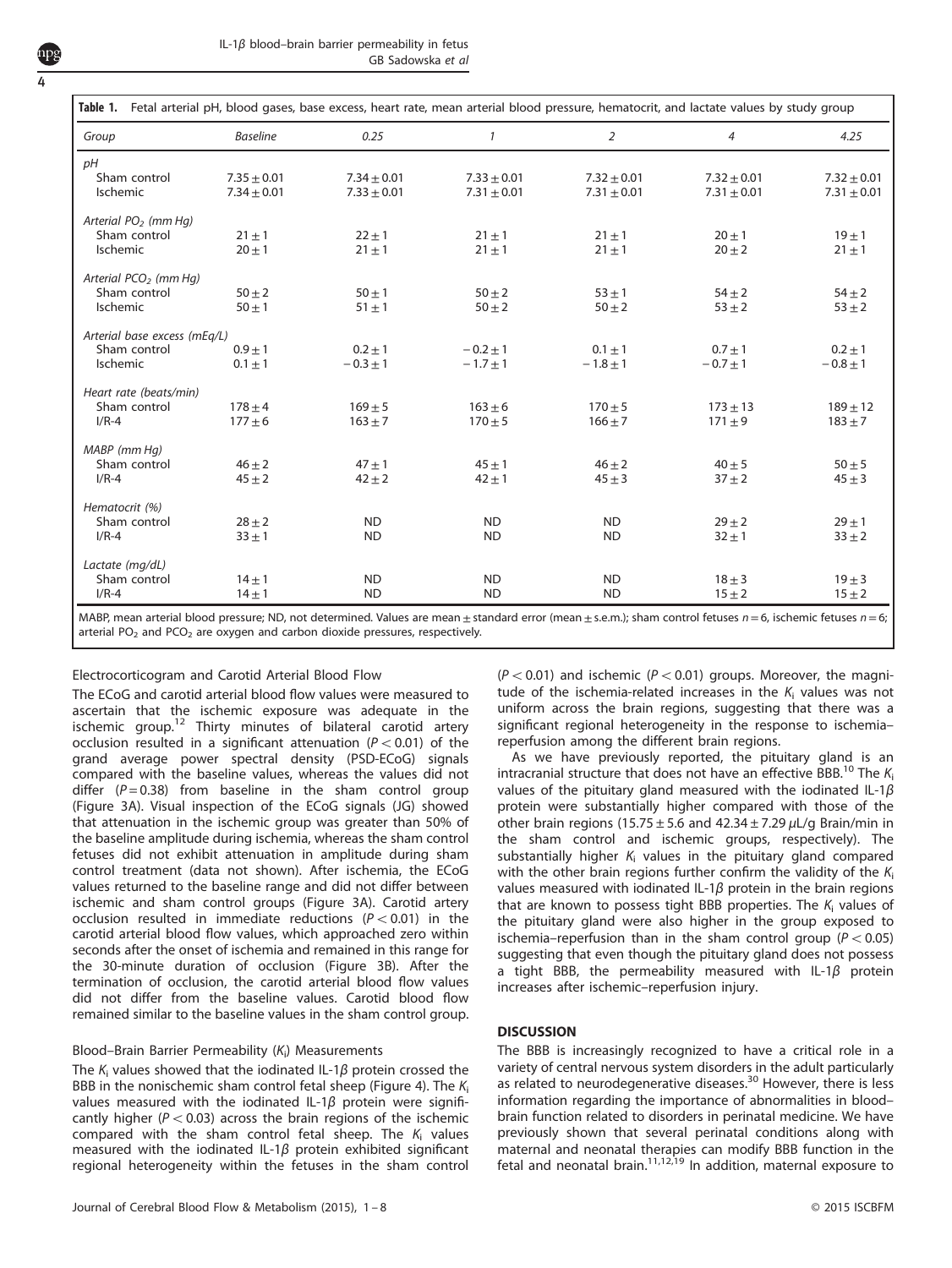<span id="page-4-0"></span>

Figure 3. Changes in electrocorticogram (ECoG) and carotid blood flow during the study. ECoG (A) and carotid blood flow (B) values for the nonischemic (open circles,  $n=6$ ) and ischemic–reperfusion (closed circle,  $n=6$ ) plotted against study time in hours. The study design is reproduced on the x axis. The box indicating 'BBBP' shows the time of the blood–brain barrier permeability study. ECoG (A) Power spectral densities, PSD-ECoG plotted as the difference from the individually averaged baseline ECoG values. Values are shown as median  $\pm$  s.e.m. for ECoG and mean  $\pm$  s.e.m. for carotid arterial blood flow,  $*P < 0.05$  ischemia versus baseline within the ischemic group.

inflammatory conditions may impair the integrity of the BBB in the fetal cerebellum.<sup>[31](#page-7-0)</sup>

Pro-inflammatory cytokines including IL-1 $\beta$  are known to cause and accentuate parenchymal brain injury in fetuses and neonates.[32](#page-7-0) There is a substantial amount of clinical evidence in support of the contention that elevated circulating systemic proinflammatory cytokines can be associated with the development of brain damage in the neonate. $4,6$  Conditions such as systemic inflammation in the fetus and neonate, sepsis, necrotizing enterocolitis, and mechanical ventilation in the neonate, which are associated with elevations in systemic pro-inflammatory cytokines, are also associated with later brain injury in premature infants.[20](#page-7-0)–<sup>22</sup> In addition, we have recently shown that BBB dysfunction represents an important component of ischemic– reperfusion related brain injury in the fetus,<sup>[12](#page-6-0)</sup> and that the proinflammatory cytokine IL-1 $\beta$  contributes to this barrier dysfunction.<sup>[19](#page-6-0)</sup> Nonetheless, although it has been suggested that systemic cytokines might gain access to the fetal brain by crossing the BBB, $4$  there is a paucity of direct experimental evidence to support this concept and no quantitative data measuring BBB permeability with cytokines in the fetal or neonatal brain. Therefore, the objectives of the current study were to determine the ability of systemic circulating IL-1 $\beta$  to cross the intact BBB under homeostatic conditions in the normal fetus, and to determine whether ischemia accentuates the transfer of IL-1 $\beta$ across the BBB in the fetus.

There are three main findings in our study. First, systemic IL-1 $\beta$ crosses the BBB in control nonischemic ovine fetuses at 85% of gestation. Second, ischemia followed by 4 hours of reperfusion accentuated the transfer of IL-1 $\beta$  across the BBB. Third, BBB permeability measured with iodinated IL-1β protein exhibits heterogeneity among brain regions under control conditions and after exposure to ischemia–reperfusion.

Consistent with our previous reports,[12,19](#page-6-0) carotid occlusion resulted in near-complete cessation of carotid arterial blood flow and attenuation in the fetal ECoG amplitude confirming the efficacy of the ischemic insult. In addition, carotid blood flow and ECoG values after ischemia did not differ from baseline values, confirming that reperfusion was effective after release of the occlusion. Consistent with our previous findings, brain ischemia and reperfusion did not have a major impact on the systemic hemodynamic and biochemical homeostasis in the fetus.<sup>[12,19](#page-6-0)</sup>

The findings of our study show that systemically administered IL-1β is able to cross the BBB in significant amounts to reach the brain during normal homeostatic conditions in the fetus. This finding suggests that conditions such as perinatal inflammation that result in increases in systemic pro-inflammatory cytokines could facilitate cytokines to cross the intact BBB and cause brain injury before birth even under nonischemic conditions.<sup>[6](#page-6-0),[20,22](#page-7-0)</sup> Several aspects of our study deserve comment. We used recombinantly expressed, pure ovine IL-1β protein to study blood-to-brain transport in fetal sheep. Therefore, the radiolabeled protein used to measure BBB permeability in the ovine fetus was species specific. In addition, the radiolabeling procedures used in the current study have been widely used for a number of compounds in various species and have repeatedly been shown to yield consistent reproducible results.[14,](#page-6-0)[26](#page-7-0) Moreover, we have previously shown that this ovine protein was able to cross the mouse BBB by a saturable transport mechanism.<sup>[16](#page-6-0)</sup> Taken together. our findings suggest that systemically produced IL-1β can in fact cross the immature BBB and potentially injure or accentuate injury to the brain.<sup>[4](#page-6-0)</sup>

We also have previously showed increases in BBB permeability measured with AIB (molecular weight 103 daltons) suggesting impaired integrity of the BBB after exposure of the ovine fetus to ischemia for 30 minutes and reperfusion for 4 hours.<sup>[12](#page-6-0)</sup> In the present study, the same ischemic–reperfusion exposure accentuated IL-1β entry into the brain. Our findings can be interpreted that ischemic–reperfusion related injury to the cerebral vascular endothelium particularly in an inflammatory setting could accentuate the transfer of circulating cytokines across the fetal<br>and potentially neonatal BBB.<sup>[4](#page-6-0)[,31](#page-7-0)</sup> Consequently, increased proinflammatory cytokine transport across the BBB could potentially further exacerbate ischemia-mediated damage to the fetal or neonatal brain parenchyma.<sup>[4](#page-6-0),[31](#page-7-0)</sup> We cannot discern from our studies the precise nature of the cellular or molecular consequences of the increased IL-1β transport across the fetal BBB. However, previous work suggests that intracerebral injections of IL-1β result in astrogliosis, increases in caspase 3 activity, apoptosis, reductions in the number of developing oligodendrocytes, along with reduced myelin basic protein staining in neonatal rats. $32$  Hypoxia also upregulates astrocytic IL-1 $\beta$  in periventricular white matter, which induces receptor-mediated apoptosis of oligodendrocytes, resulting in periventricular white-matter hypomyelination.<sup>[33](#page-7-0)</sup> Moreover, inhibiting lipopolysaccharide stimulated IL-1 $\beta$  with an IL-1 receptor antagonist attenuates the lipopolysaccharide-induced white-matter injury further sub-stantiating that L-1β may have an important role in white-matter injury in the neonate.<sup>[34](#page-7-0)</sup> In a model of systemic pre-exposure to lipopolysaccharide before hypoxic–ischemic injury, an increased IL-1β response also appeared to be responsible for neuronal injury.[35](#page-7-0) Taken together with the present findings, hypoxia– ischemia related increased transport of IL-1 $\beta$  across the BBB in the fetus could accentuate to injury of the cellular components of white matter and exacerbate hypoxic–ischemic neuronal injury.

Even though we cannot be certain of the morphologic changes in the BBB that predisposed to the hypoxia–ischemia related increases in IL-1 $\beta$  transport across the barrier, the BBB is a complex structure comprised of an array of tight junction proteins as well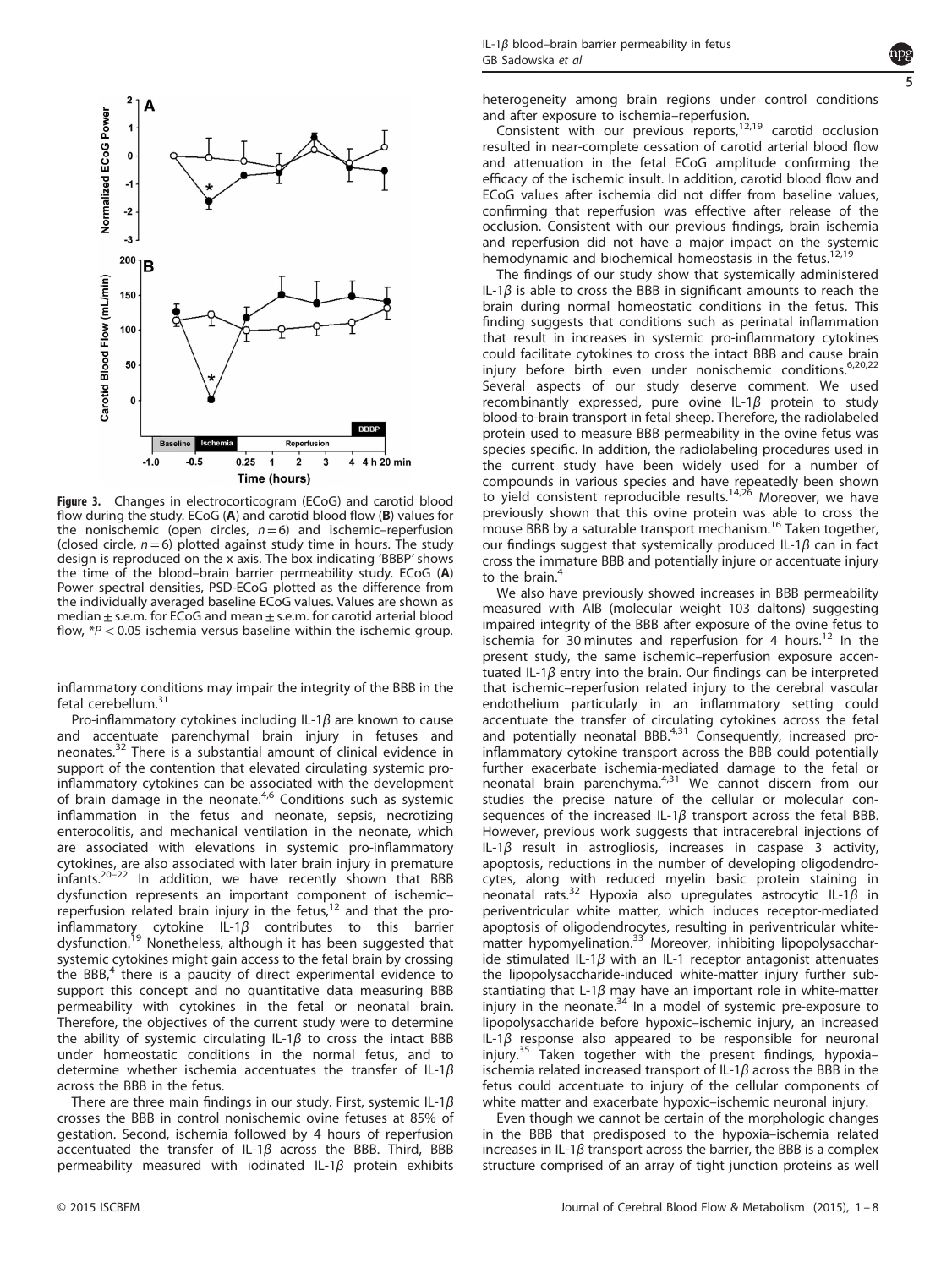<span id="page-5-0"></span>6



**Figure 4.** Blood-to-brain transfer constants (K<sub>i</sub>) in the nonischemic (open bars,  $n$  = 6) and ischemic–repei<br>plotted for the brain regions on the x axis. Values are mean ± s.e.m. \*P < 0.05 versus nonischemic group. Figure 4. Blood-to-brain transfer constants (K<sub>i</sub>) in the nonischemic (open bars,  $n=6$ ) and ischemic–reperfusion (closed bars,  $n=6$ ), groups

as astrocyte end-feet processes, pericytes, and basement mem-branes, all of which contribute to the integrity of the BBB.<sup>[30](#page-7-0)</sup> Although hypoxia–ischemia can affect all components of the neurovascular unit including the astrocytes, pericytes, basement membranes, and matrix metalloproteinases, potentially contributing to the increased permeability of cytokines, we have recently shown that ischemia–reperfusion results in changes in the expression of some tight junction proteins, which are associated with increases in barrier permeability in the fetus.<sup>12,[36](#page-7-0)</sup> Therefore, changes in the molecular composition of tight junction proteins as well as changes in other components of the neurovascular unit could have contributed to the ischemia-related increases in IL-1 $\beta$ transport across the BBB in the fetus.<sup>[12](#page-6-0),[36](#page-7-0)</sup>

Although, thus far, we have only investigated the ability of IL-1 $\beta$ to cross the fetal BBB, it is likely that cytokines such as tumor necrosis factor-α, IL-6, and others could also cross the fet[al bar](#page-6-0)rier, based on the work by Banks et al in adult rodents.<sup>13-15[,37](#page-7-0),[38](#page-7-0)</sup> Moreover, we have already shown that the highly specific ovine IL-6 protein that we have generated can cross the BBB of the adult mouse.[16](#page-6-0),[18](#page-6-0) However, comparative quantitative aspects of transfer of other cytokines await future investigation. We would very much like to examine the ability of radiolabeled ovine IL-6 to cross the fetal BBB in future studies. In addition, it is likely that hypoxia– ischemia could also accentuate this process based on our recent and current findings with IL-1 $\beta$ .<sup>[12](#page-6-0)</sup> Consistent with our findings showing that a pro-inflammatory cytokine can cross the fetal BBB, a recent study compared the hypothalamic transcriptomic response between fetal exposure to transient hypoxia and brachiocephalic occlusion, and found that responses between the two stimuli differed markedly.<sup>[39](#page-7-0)</sup> The differentially regulated genes in the hypothalamus between the hypoxic exposure and brachiocephalic occlusion insults could suggest that there was a humoral agent released into the fetal circulation during hypoxia that could cross the fetal BBB to stimulate or augment the transcriptomic responses in the fetal hypothalamus. $35$ 

Our current work deserves comparison with our previous findings.<sup>[12](#page-6-0)</sup> However, the two studies cannot be directly compared because of differences in methodology between the current study and our previous work with AIB.<sup>[12](#page-6-0)</sup> Nonetheless, it is possible to compare the ratios of the ischemic–reperfusion to the nonischemic K<sub>i</sub> values measured with AIB<sup>12</sup> and the iodinated IL-1 $\beta$  in the current work. After ischemia and 4 hours of reperfusion, the  $K_i$ values measured with AIB increased by 1.3 to 2.4 fold<sup>[12](#page-6-0)</sup> and those measured with the iodinated IL-1 $\beta$  by 1.6 to 2.6 fold in the current study. These findings suggest that the ischemia–reperfusion related relative increases in BBB permeability were relatively similar when measured with both compounds.

The current findings are also consistent with the previous work showing that there is a proportionately greater propensity for cytokines to cross the BBB relative to their size because of the<br>saturable transport systems.<sup>[14](#page-6-0),[40](#page-7-0)</sup> Although the pathways by which cytokines affect the central nervous system may be multiple, at least in adult subjects, direct penetration of the BBB is<br>important.<sup>[14](#page-6-0),[37,40](#page-7-0)</sup> Moreover, the biologic-importance-of-cytokine transport across the BBB has been established because memory impairment induced by IL-1α depends directly on the ability of this cytokine to cross the BBB.<sup>[40](#page-7-0)</sup> In addition, there are several lines of evidence to support the contention intact cytokines cross the BBB: (1) previous rigorous analysis by Banks et al in several manuscripts established that a n[umbe](#page-7-0)r of cytokines cross the adult BBB undegraded;<sup>[13](#page-6-0),[14,](#page-6-0)[26,27,37](#page-7-0),40–42</sup> (2) free iodine does not cross the BBB well because of a brain-to-blood efflux system for iodine; $43$  (3) we have previously shown that brain levels of cytokines are decreased when antibodies against that specific cytokine were infused into the blood;[19,](#page-6-0)[44](#page-7-0) and (4) transport of the labeled ovine cytokines across the BBB is inhibited by unlabeled murine cytokine.<sup>[16](#page-6-0)</sup> This latter finding is particularly important, as unlabeled cytokines would not be expected to inhibit brain uptake of free iodine.

The previous work has also shown that IL-1 $\beta$  is transported across cultured cerebromicrovascular endothelial cells via a temperature-sensitive, microtubule-dependent mechanism, potentially by type II IL-1 receptors.<sup>[45](#page-7-0)</sup> We have found in fetal sheep in vivo that IL-1 $\beta$  penetrates the BBB in significant amounts to reach the fetal brain under control conditions and that ischemia–reperfusion increases the transfer across the BBB. The increased IL-1 $\beta$  entry into the brain that we observed could reflect increased paracellular transport across damaged tight junctions.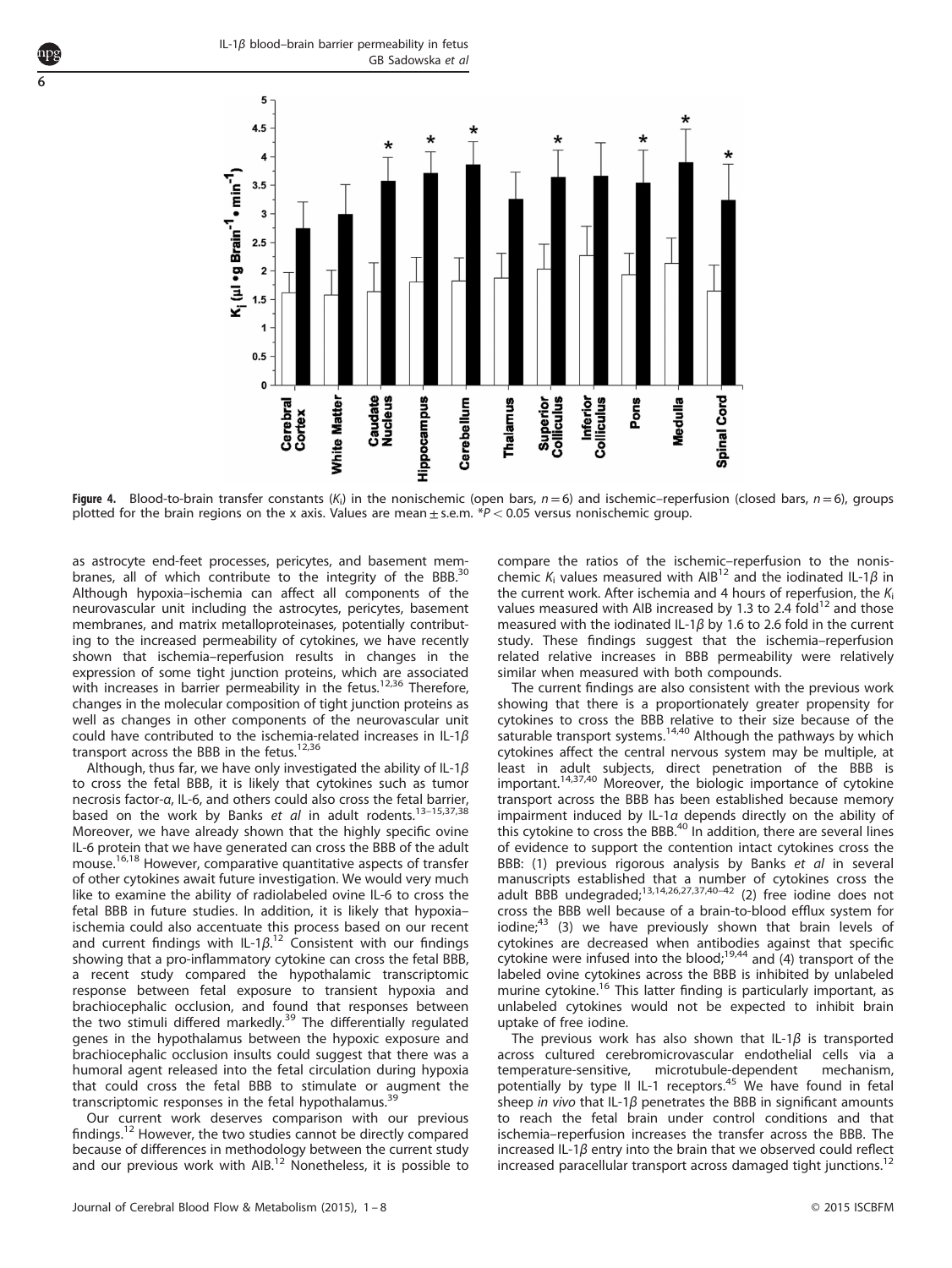

<span id="page-6-0"></span>Alternatively, the increased ischemia–reperfusion related entry of IL-1β into the brain could also have occurred via increased transport across the cerebromicrovascular endothelial cells via increased receptor mediated transcytosis upregulation resulting in increased penetration into IL-1 $\beta$  the fetal brain.<sup>[45](#page-7-0)</sup>

We have previously shown that the endothelium of pituitary gland is highly permeable compared with all other brain regions in ovine fetuses, lambs, and adults.<sup>10</sup> Consistent with these findings, the  $K_i$  values of the pituitary gland measured with the iodinated IL-1 $\beta$  protein were also higher than all other brain regions. In addition, consistent with our previous findings with AIB,<sup>12</sup> permeability of the pituitary gland increased after ischemia, when measured with the radiolabeled IL-1 $\beta$  suggesting that after ischemia cytokines can also penetrate the pituitary gland and potentially could alter its function.

Comparable to our previous findings showing heterogeneity of barrier permeability when blood–brain permeability was measured with AIB under physiologic and pathophysiologic conditions, $11,12$  the various brain regions exhibited heterogeneity in barrier permeability when measured with the iodinated IL-1 $\beta$ under both the nonischemic and ischemic–reperfusion related conditions. Consistent with the present findings, work in adults has shown that transport rates differ among cytokines, among brain regions, under physiologic circumstances, and with disease states suggesting that there are cytokine-specific regulatory mechanisms and region-specific effects.<sup>[41](#page-7-0)</sup> Potential mechanisms for regional differences in barrier permeability could relate to regional differences in tight junction density, differences in the molecular biology of the tight junction,<sup>[46](#page-7-0)</sup> and differences in regional brain function that influence BBB cytokine transport.<sup>4</sup>

In summary, we conclude that in the ovine fetal brain at 85% of gestation, systemic IL-1β crosses the intact BBB and that ischemia with reperfusion for 4 hours facilitates the entry of systemic cytokines into the brain parenchyma, where they could potentially accentuate brain damage. We speculate that reducing ischemiarelated increases in IL-1 $\beta$  protein transport across the BBB could potentially represent a promising therapeutic strategy to reduce brain injury in the fetus and the neonate. In this regard, we have recently shown that systemic infusions of anti-IL-1β monoclonal antibodies result in penetration of the monoclonal antibodies into the fetal brain, and that the monoclonal antibodies have biologic effects that include reducing the ischemia-related endogenous upregulation of IL-1 $\beta$  protein and the ischemia-related increases in BBB permeability measured with a nonspecific inert molecule (AIB) in the fetal brain.<sup>18</sup>

## AUTHOR CONTRIBUTIONS

GBS contributed to study design, performed the surgical preparation of the fetal sheep, conducted the study, analyzed and interpreted the data, and wrote the first draft of the manuscript. XC assisted with the surgical preparation of the animals, contributed to data collection, analyzed and interpreted the data, and reviewed the manuscript. JZ assisted with the surgical preparation of the animals, contributed to data collection and analysis, and reviewed the manuscript. Y-PL purified the IL-1β protein, contributed to the development of the iodination methodology, and revised the manuscript. EEC contributed to data collection and revised the manuscript. OM analyzed and interpreted ECoG measurements of the fetal sheep, and reviewed the manuscript. WGB developed the software to analyze and interpret ECoG measurements in the fetal sheep, and reviewed the manuscript. JG reviewed the ECoG tracings for accuracy of the tracings, and reviewed the manuscript. JP provided the methodology, assisted with the production of the IL-1 $\beta$  protein, and revised the manuscript. WAB contributed to conceptual development of the BBB study, provided the methodology for the iodination procedures and the BBB studies, assisted with the interpretation of the data, and revised the manuscript. BSS developed the concept and study design, interpreted the data, revised the manuscript, and gave approval for the final version of the manuscript. All authors have made substantive contributions to this study and/or manuscript, and all have reviewed the final paper before its submission.

# DISCLOSURE/CONFLICT OF INTEREST

The authors declare no conflict of interest.

## ACKNOWLEDGMENTS

We gratefully acknowledge the gift of the ovine IL-1  $\beta$  pGEX-2 T vector and mouse monoclonal cell lines from which we produced the monoclonal antibodies against ovine IL-1β from Commonwealth Scientific and Industrial Research Organization (CSIRO), Livestock Industries, Victoria, Australia. The content is solely the responsibility of the authors and does not necessarily represent the official views of the National Institutes of Health.

#### **REFERENCES**

- 1 Vannucci RC, Perlman JM. Interventions for perinatal hypoxic-ischemic encephalopathy. Pediatrics 1997; 100: 1004–1014.
- 2 Low JA, Robertson DM, Simpson LL. Temporal relationships of neuropathologic conditions caused by perinatal asphyxia. Am J Obstet Gynecol 1989; 160: 608–614.
- 3 Kinney HC, Back SA. Human oligodendroglial development: relationship to periventricular leukomalacia. Semin Pediatr Neurol 1998; 5: 180–189.
- 4 Dammann O, Leviton A. Maternal intrauterine infection, cytokines, and brain damage in the preterm newborn. Pediatr Res 1997; 42: 1–8.
- 5 Szaflarski J, Burtrum D, Silverstein FS. Cerebral hypoxia-ischemia stimulates cytokine gene expression in perinatal rats. Stroke 1995; 26: 1093–1100.
- 6 Leviton A, Kuban K, O'Shea TM, Paneth N, Fichorova R, Allred EN, Dammann O. The relationship between early concentrations of 25 blood proteins and cerebral white matter injury in preterm newborns: the ELGAN study. J Pediatr 2011; 158: (897–903) e891–e895.
- 7 Schmitz T, Chew LJ. Cytokines and myelination in the central nervous system. ScientificWorldJournal 2008; 8: 1119–1147.
- 8 Sadowska GB, Threlkeld SW, Flangini A, Sharma S, Stonestreet BS. Ontogeny and the effects of in utero brain ischemia on interleukin-1beta and interleukin-6 protein expression in ovine cerebral cortex and white matter. Int J Dev Neurosci 2012; 30: 457–463.
- 9 Abbott NJ, Patabendige AA, Dolman DE, Yusof SR, Begley DJ. Structure and function of the blood-brain barrier. Neurobiol Dis 2010; 37: 13–25.
- 10 Stonestreet BS, Patlak CS, Pettigrew KD, Reilly CB, Cserr HF. Ontogeny of blood-brain barrier function in ovine fetuses, lambs, and adults. Am J Physiol 1996; 271: R1594–R1601.
- 11 Stonestreet BS, Sadowska GB, Leeman J, Hanumara RC, Petersson KH, Patlak CS. Effects of acute hyperosmolality on blood-brain barrier function in ovine fetuses and lambs. Am J Physiol Regul Integr Comp Physiol 2006; 291: R1031–R1039.
- 12 Chen X, Threlkeld SW, Cummings EE, Juan I, Makeyev O, Besio WG et al. Ischemia-reperfusion impairs blood-brain barrier function and alters tight junction protein expression in the ovine fetus. Neuroscience 2012; 226: 89–100.
- 13 Banks WA, Kastin AJ, Gutierrez EG. Penetration of interleukin-6 across the murine blood-brain barrier. Neurosci Lett 1994; 179: 53–56.
- 14 Banks WA, Kastin AJ, Ehrensing CA. Blood-borne interleukin-1 alpha is transported across the endothelial blood-spinal cord barrier of mice. J Physiol 1994; 479: 257–264.
- 15 Gutierrez EG, Banks WA, Kastin AJ. Murine tumor necrosis factor alpha is transported from blood to brain in the mouse. J Neuroimmunol 1993; 47: 169–176.
- 16 Threlkeld SW, Lynch JL, Lynch KM, Sadowska GB, Banks WA, Stonestreet BS. Ovine proinflammatory cytokines cross the murine blood-brain barrier by a common saturable transport mechanism. Neuroimmunomodulation 2010; 17: 405–410.
- 17 Rothwell N, Allan S, Toulmond S. The role of interleukin 1 in acute neurodegeneration and stroke: pathophysiological and therapeutic implications. J Clin Invest 1997; 100: 2648–2652.
- 18 Chen X, Threlkeld SW, Cummings EE, Sadowska GB, Lim YP, Padbury JF et al. In-vitro validation of cytokine neutralizing antibodies by testing with ovine mononuclear splenocytes. J Comp Pathol 2013; 148: 252–258.
- 19 Chen X, Sadowska GB, Zhang J, Kim JE, Cummings EE, Bodge CA et al. Neutralizing anti-interleukin-1beta antibodies modulate fetal blood-brain barrier function after ischemia. Neurobiol Dis 2015; 73: 118–129.